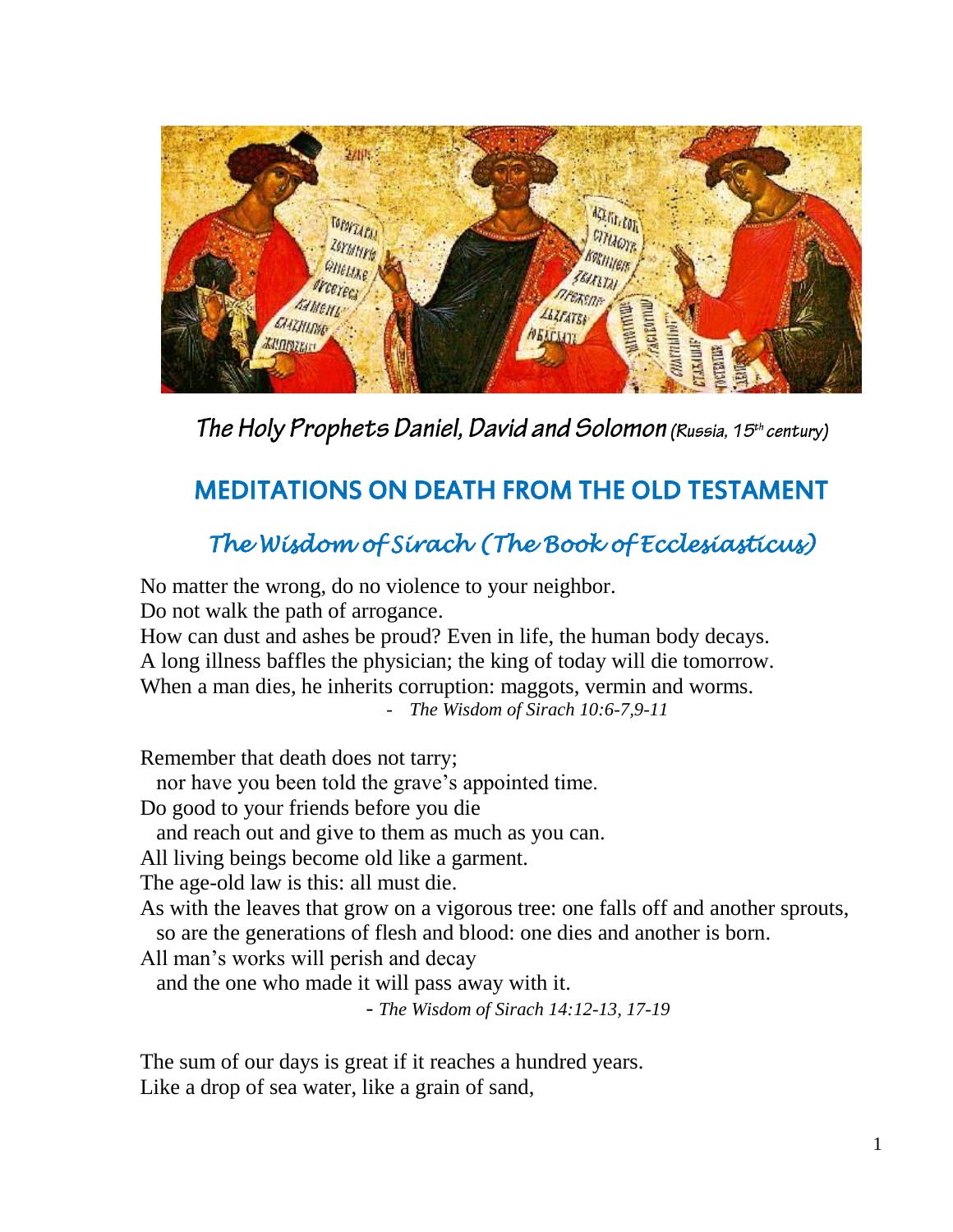so are these few years among the days of eternity. This is why the Lord is patient with us and showers us with His mercy. He sees and understands that our end is miserable

and so He forgives us all the more.

- *The Wisdom of Sirach 18:7-10*

Remember your last days and set enmity aside. Remember death and decay and cease from sin! - *The Wisdom of Sirach 28:6*

- O death, how bitter the thought of you to the one at peace among possessions, who has nothing to worry about and is prosperous in everything and still vigorous enough to enjoy food.
- O death, how welcome is your sentence to one who is needy and failing in strength, worn down by age and anxious about everything,

with no more sight and vanished hope.

Do not fear death's decree for you.

Remember, it embraces both those before and those after you.

Thus God has ordained for all living beings.

Why then should you reject the will of the Most High?

- *The Wisdom of Sirach 41:1-4*



King Solomon and the Prophet Ezekiel (Russia, 15th century)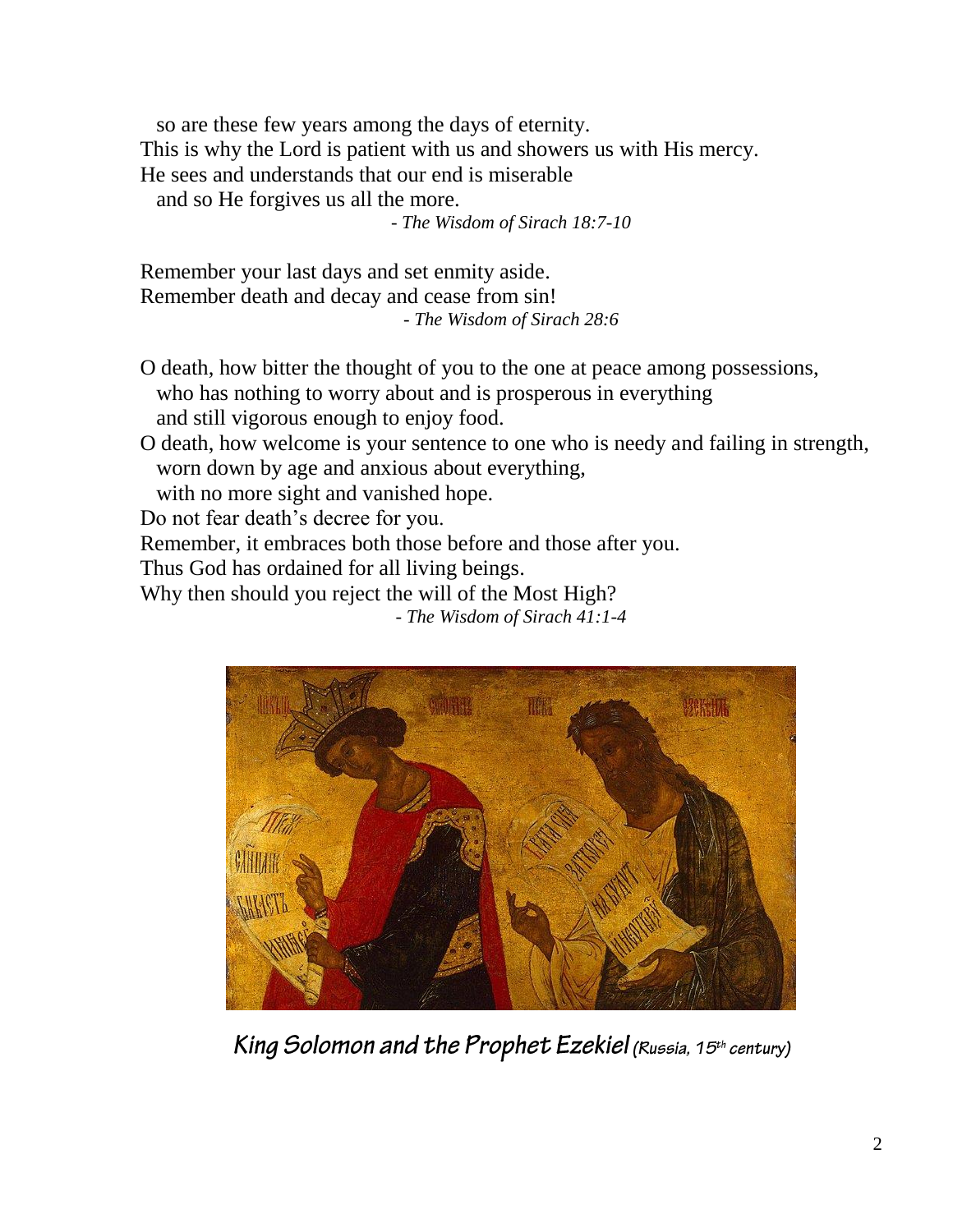## *The Wisdom of Solomon*

God did not make death nor does He delight in the death of the living. - *The Wisdom of Solomon 1:13*

God created us for incorruption and made us in the image of His own eternity. But through the devil's envy death entered the world

and those who are his possession experience it.

But the souls of the righteous are in the hand of God and no torment will touch them. In the eyes of the foolish they seemed to have died

and their departure was thought to be a disaster,

and their going from us to be their destruction,

but they are at peace.

- *The Wisdom of Solomon 2:23-24; 3:1-3*

The righteous, though they die before their time, will find rest.

Length of days is not what makes age honorable,

nor are number of years the true measure of life.

Understanding: this is a man's gray hair.

A blameless life: this is a ripe old age.

Yet, people look on, uncomprehending.

It does not enter their heads that grace and mercy await the chosen of the Lord and that He watches over His saints.

- *The Wisdom of Solomon 4:7-9, 15*

The righteous live forever and their reward is with the Lord.

The Most High takes care of them.

Therefore they will receive a glorious crown and a beautiful diadem from the hand of the Lord.

- *The Wisdom of Solomon 5:15-16*



The Holy Prophet Elijah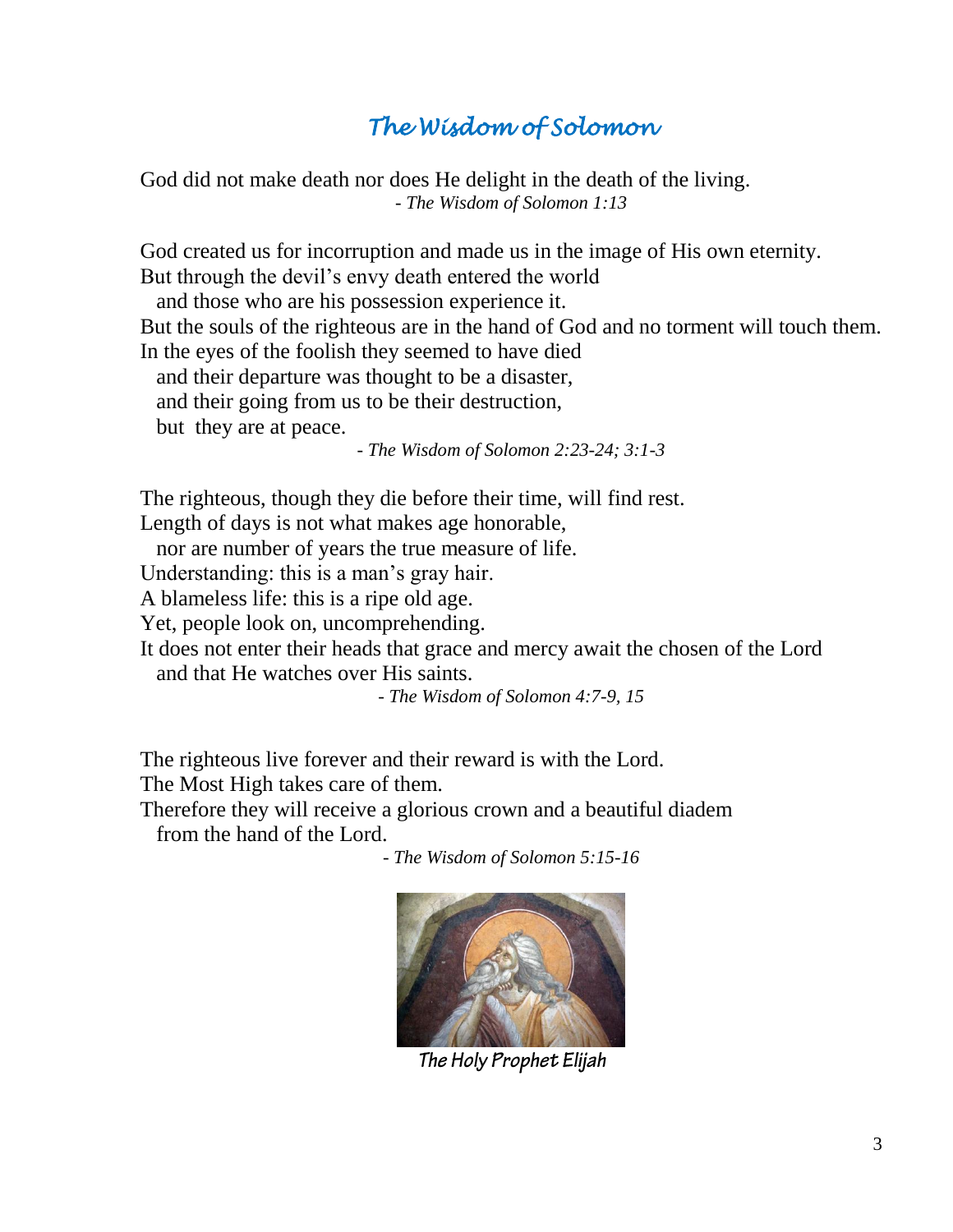# *The Book of Psalms*

I was overcome with anxiety.

The more I pondered, the more troubled I became and could not keep from asking, Lord, how long will I live? When will I die?

Let me know the measure of my days.

How fleeting my life is!

My lifetime is as nothing in Your sight!

Surely everyone living is no more that a puff of wind, no more than a shadow. *- Psalm 39:3-6*



A person can never redeem himself. No one can pay God the price for his life because the ransom for a human life is too high.

What a man could pay would never be enough to keep him from the grave, to let him live forever.

Remember this: even wise men die, as well as foolish and stupid men. They will leave all their wealth to others. Their graves become their homes forever, their

dwelling place to all generations. A man's greatness cannot keep him from death; he will still die like the animals. But God will rescue me. He will save me from the power of death.

Do not be upset when a man becomes rich, when his wealth increases. He cannot take it with him when he dies; his wealth cannot go with him to the grave. *- Psalm 49:7-12;15-17*

Lord, a thousand years to You are like one day, like yesterday already gone. We are no more than a short hour in the night.

We last no longer than a dream.

We are like weeds that sprout in the morning, that grow and burst into bloom. In the evening they dry up and die.

Our years come to an end like a sigh.

The days of our life are seventy years, or perhaps eighty, if we are strong.